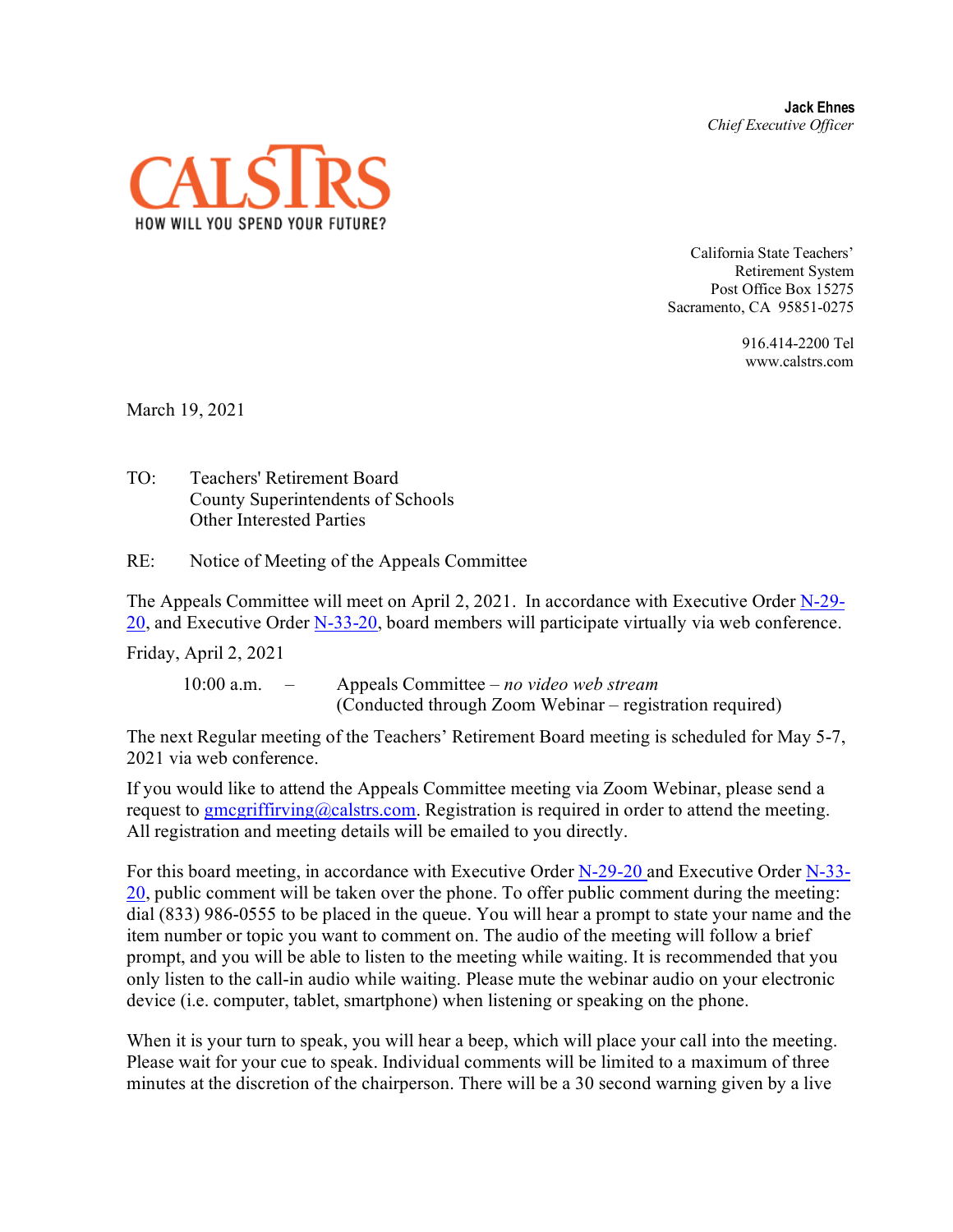Notice of Meeting of the Appeals Committee March 19, 2021 Page 2

person. The sound of a bell will indicate your time has ended. After your comment period is over, your call will be terminated, and you can resume watching the live video web stream on your electronic device.

If you are under 18, please state your first name only and your location or affiliated organization. Please do not share personal identifying information such as your last name, age or school. CalSTRS reserves the right to terminate your call if your comments are disruptive to the meeting or do not follow our guidelines.

Please also note that due to time constraints there may be a limit to the number of callers for public comment per committee.

Comments on agenda items may be submitted in writing to  $Board@CalSTRS.com$  for the record.

If you have any questions regarding this meeting, please contact Ger McGriffirving at (916) 414- 2205 or  $\frac{g}{g}$  megriffirving (*a*) calstrs.com.

1 Three

Jack Ehnes Chief Executive Officer

Attachments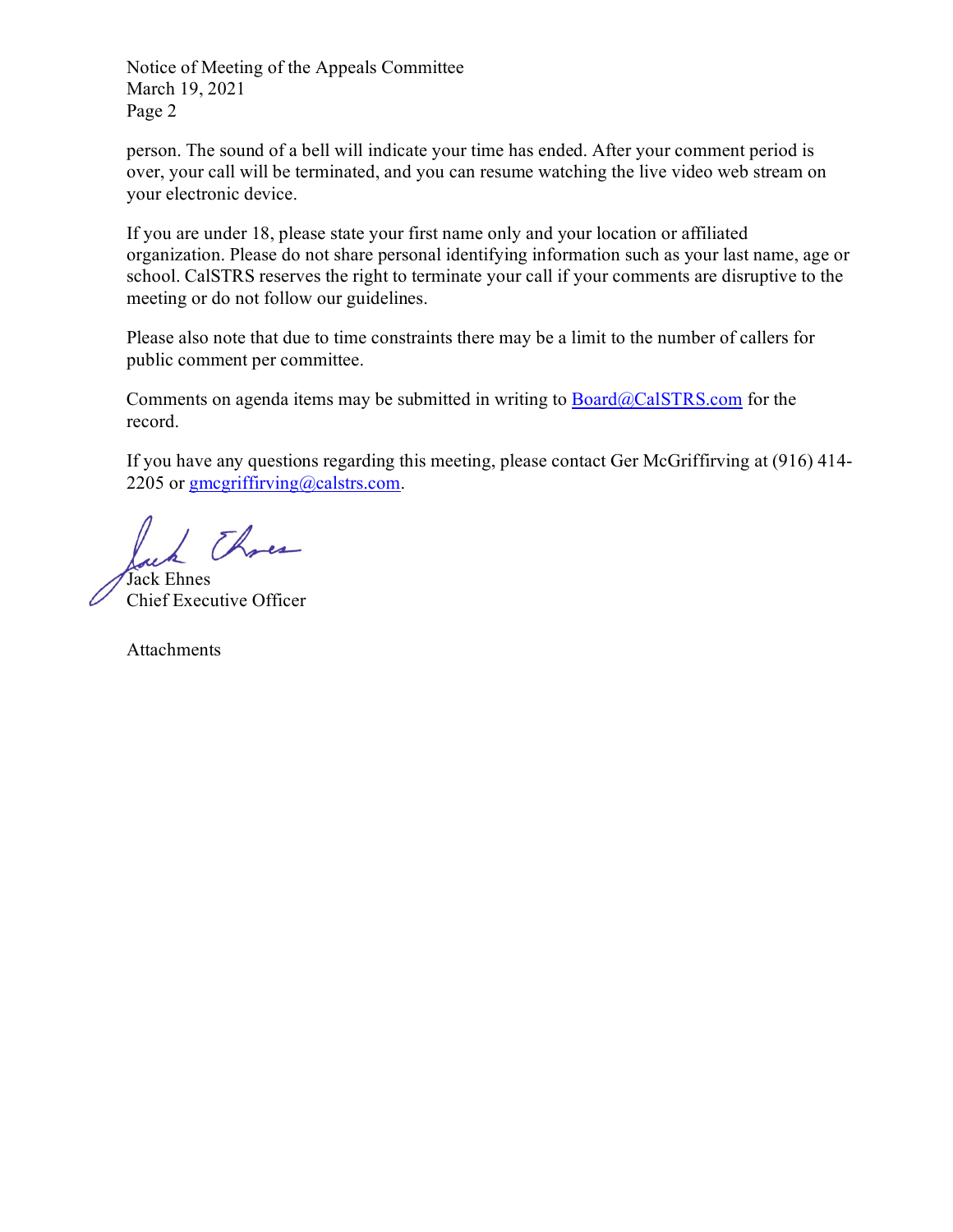# **CALSTRS**

## Appeals Committee Agenda

Teachers' Retirement Board

April 2, 2021 10:00 a.m.

Web Conference

|    | <b>Open Session</b>                                                                                                                                                                   |                                                                                          |                             |      |  |  |
|----|---------------------------------------------------------------------------------------------------------------------------------------------------------------------------------------|------------------------------------------------------------------------------------------|-----------------------------|------|--|--|
| #  |                                                                                                                                                                                       | Agenda Item                                                                              | Presenters                  | Time |  |  |
|    |                                                                                                                                                                                       | Call to Order and Roll Call                                                              |                             |      |  |  |
|    |                                                                                                                                                                                       | <b>Action Item</b>                                                                       |                             |      |  |  |
|    | There will be a public comment period at the end of each agenda item.<br>The time allotment and other terms are subject to change and are at the<br>discretion of the Committee Chair |                                                                                          |                             |      |  |  |
| 1. |                                                                                                                                                                                       | Approval of Committee Agenda                                                             | Chairperson                 |      |  |  |
|    |                                                                                                                                                                                       | <u> Consent Agenda – Action</u>                                                          |                             |      |  |  |
| 2. |                                                                                                                                                                                       | Approval of Minutes for the January 7, 2021, Appeals<br>Committee Meeting - Open Session | Chairperson                 |      |  |  |
|    |                                                                                                                                                                                       | <b>Action Items</b>                                                                      |                             |      |  |  |
| 3. |                                                                                                                                                                                       | Consideration of Proposed Administrative Decision:                                       |                             |      |  |  |
|    |                                                                                                                                                                                       | In the Matter of the Denial of Disability<br>a.<br>Benefits of: Ignacio Reynoso          | James Lindsay /<br>Ian Coen |      |  |  |
|    |                                                                                                                                                                                       | <b>Information Items</b>                                                                 |                             |      |  |  |
| 4. |                                                                                                                                                                                       | Education: Appeal Issue Series – Disability and<br><b>Survivor Benefits</b>              | James Stassi                |      |  |  |
| 5. | ∗                                                                                                                                                                                     | <b>Staff Report</b>                                                                      | Reina G. Minoya             |      |  |  |
| 6. | ∗                                                                                                                                                                                     | Review of Information Requests                                                           |                             |      |  |  |
| 7. | $\ast$                                                                                                                                                                                | Opportunity for Statements from the Public                                               | Chairperson                 |      |  |  |